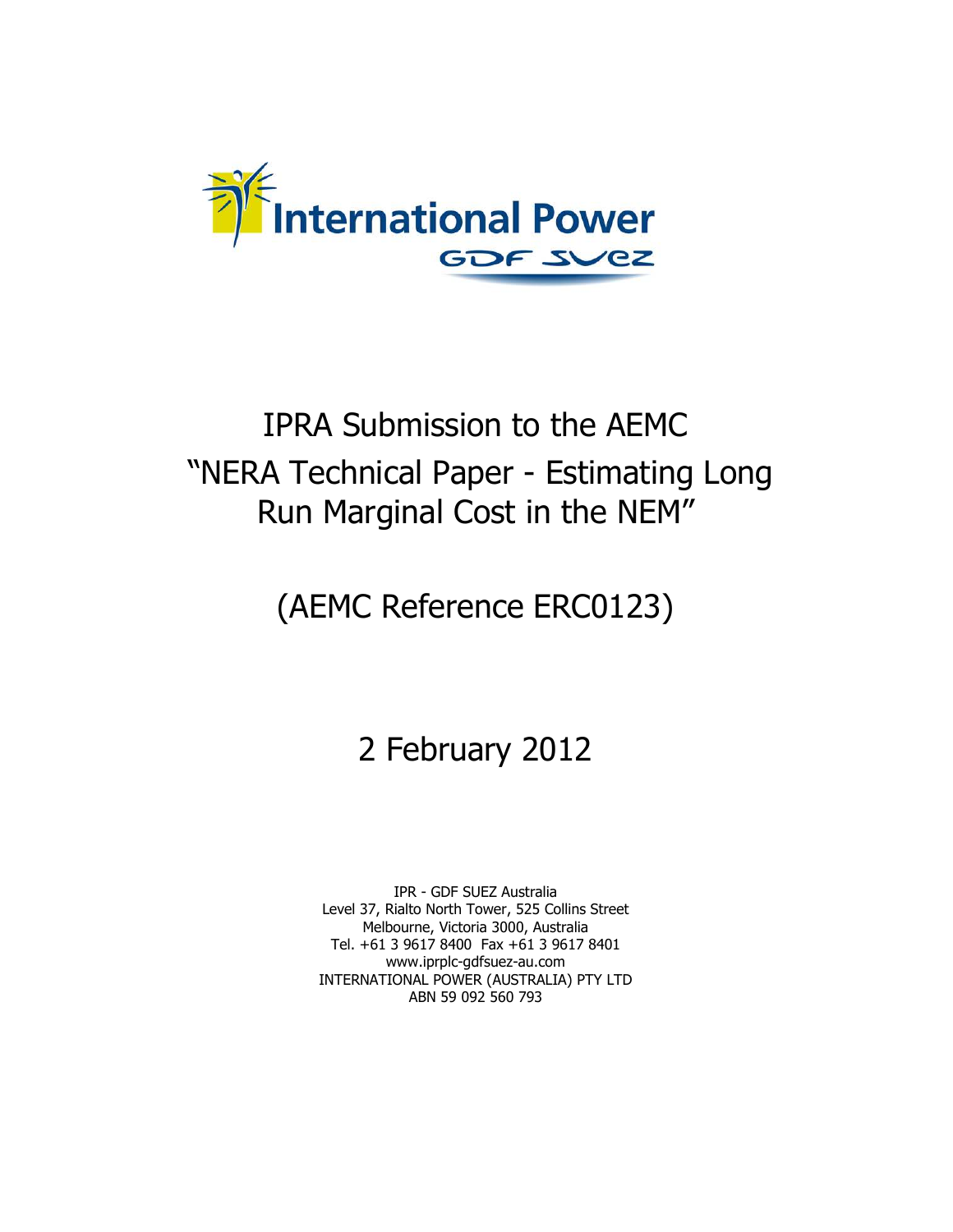#### **1 Introduction**

International Power-GDF Suez Australia (IPRA) appreciates the opportunity to respond to the AEMC consultation process on Potential Generator Market Power in the NEM and specifically the NERA "Long Run Marginal Cost in the NEM" technical paper published on 19 December 2011.

International Power entered the Australian energy industry in 1996 and has grown to become one of the country's largest private energy generators, with assets in Victoria, South Australia and Western Australia. International Power also includes Simply Energy; a gas and electricity retail business.

In February 2011, International Power combined with GDF SUEZ's energy assets to form a world leader in independent power generation, with more than 72,360 MW of power generation worldwide and further 15,503 GW under construction.

### **2 Summary**

- A meaningful process for determining generators' LRMC must identify and capture the range of uncertainties, including policy and regulation as well as specific input variables (such as capital costs, operating costs, fuel costs etc).
- Generation asset lives are long, and numerous assumptions need to be made over their potential asset life. Many of these assumptions are highly subjective and uncertain.
- For input assumptions data is to be meaningful, it must come from real world investors (who risk their own capital),, both existing and prospective, and not consultants (who have no capital at risk).
- The optimal portfolio concept is relevant to a centrally planned system expansion but is ill suited to market based outcomes in the NEM where a high degree of uncertainty affects investors.
- Revenue adequacy for all plant (energy and reserve) is essential and it is unclear how this will be achieved for a notional "optimal portfolio" and for each individual plant.
- Interpretation of market prices and LRMC results
	- o Key uncertainties need to be expressed as a range for each input variable.
	- o The comparison market outturn data needs to be filtered to ensure that it does not contain "outliers"
	- o Given the range of uncertainties in determining the LRMC and the variability of the short term historical NEM prices, it is unlikely that either of these quantities will be representative over a longer time frame. Therefore a statistical approach needs to be applied (eg null hypothesis test) to establish relevance.

### **3 Concerns with the NERA framework**

The NERA approach examines the system over a relatively short timeframe and without key uncertainties being considered.

For example: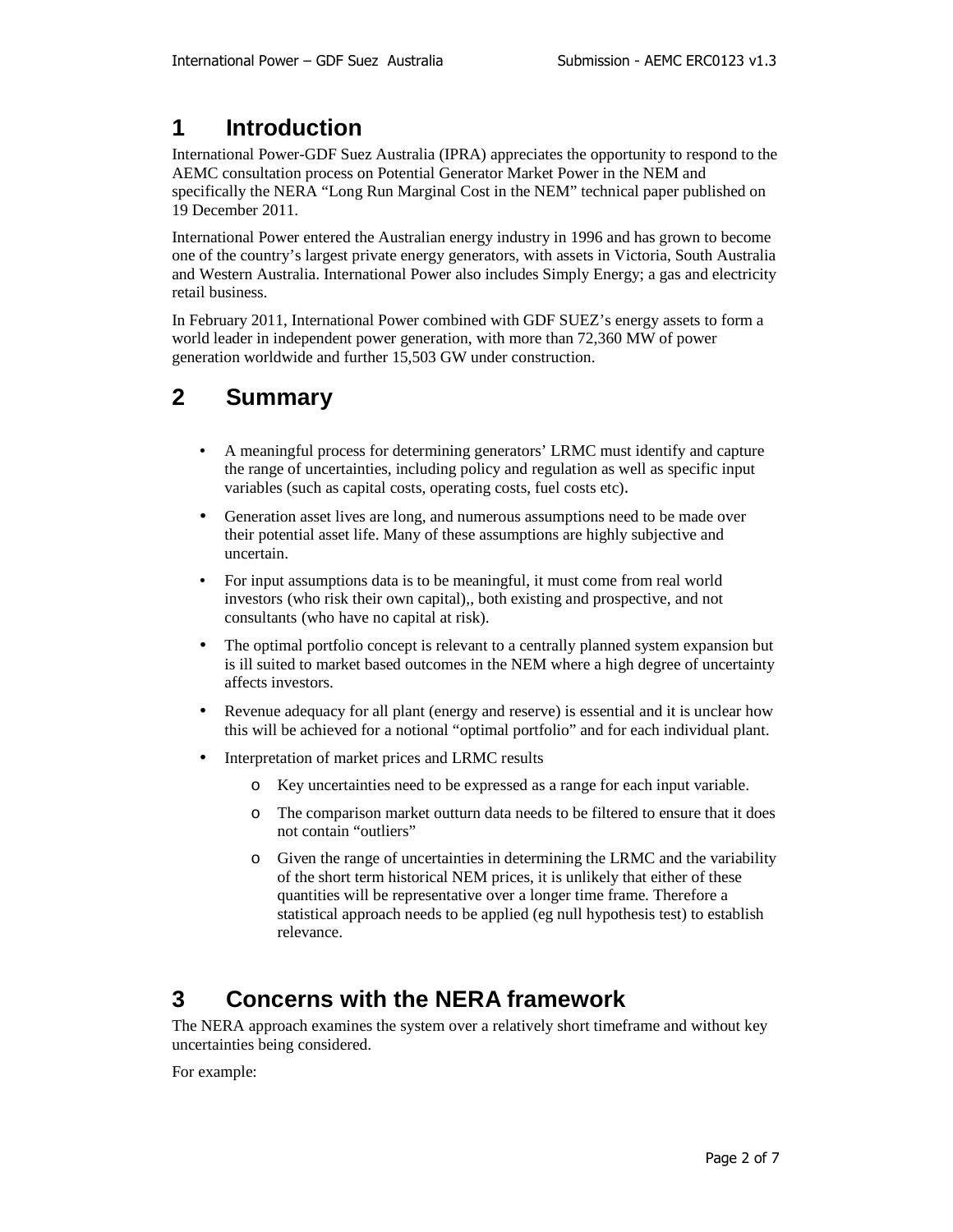- System reserves appear to be considered, but it is unclear how they will be paid for in an energy-only market
- Given that the electricity system is over-capacitated by design (excess capacity needed to meet reliability criteria), the system based LRMC is likely to produce a negative value in relation to generation expansion
- The process considers an optimal expansion profile which requires perfect foresight and fails to include numerous key uncertainties facing a potential investor. Such an approach is more applicable to a centrally planned system, not market based outcomes
- In part due to past decisions by state based vertically integrated utilities, the current plant portfolio is not "optimal".
- It is assumed that capital is freely available
- WACC can't be adjusted for risk, unless future risks are first identified and quantified.
- Depending on the risks involved, investors may not be able to (or may not want to) increase their capital exposure

#### **4 Optimal portfolio considerations**

The NERA technical paper defines the cost characteristic of an "optimal portfolio" as satisfying a particular load profile at the "least cost".

In order to calculate LRMC for an "optimal portfolio", a least cost planning model would need perfect foresight in terms of costs (capital and operation and maintenance "O&M"), competitors' actions, and regulatory and policy developments over a long period of time (typically over the life of a generating asset).

This is impossible to achieve in practice where such risks are not possible to quantify and manage. Faced with this challenge, investors tend to give preference to lower capital cost technologies, particularly open cycle gas turbines (and some combined cycle gas turbines) in order to reduce their risk exposure.

The assumption the NERA technical paper makes is that capital will be available irrespective of the risks, provided WACC is sufficiently high. This is not the case where the generation sector is unattractive to investors and it is difficult to secure finance in competition to other sectors.

Therefore it can be expected that the system LRMC in the NEM context will be significantly higher than the system LRMC calculated based on a notional "optimal portfolio" as considered in section 3.1 of the NERA technical paper.

When "real world" plant mix is considered in conjunction with other uncertainties previously outlined in Section 10 of this submission, the actual costs could be some 50-100% in excess of the costs determined using perfect foresight in a centrally planned system (lowest possible costs - essentially a utopian view).

In summary, there are two fundamentally flawed and manifestly incorrect assumptions made to render the optimal portfolio LRMC metric irrelevant as follows:

- 1) The set of assumptions made is as good or superior to those made by investors
- 2) The market actually delivers a least cost expansion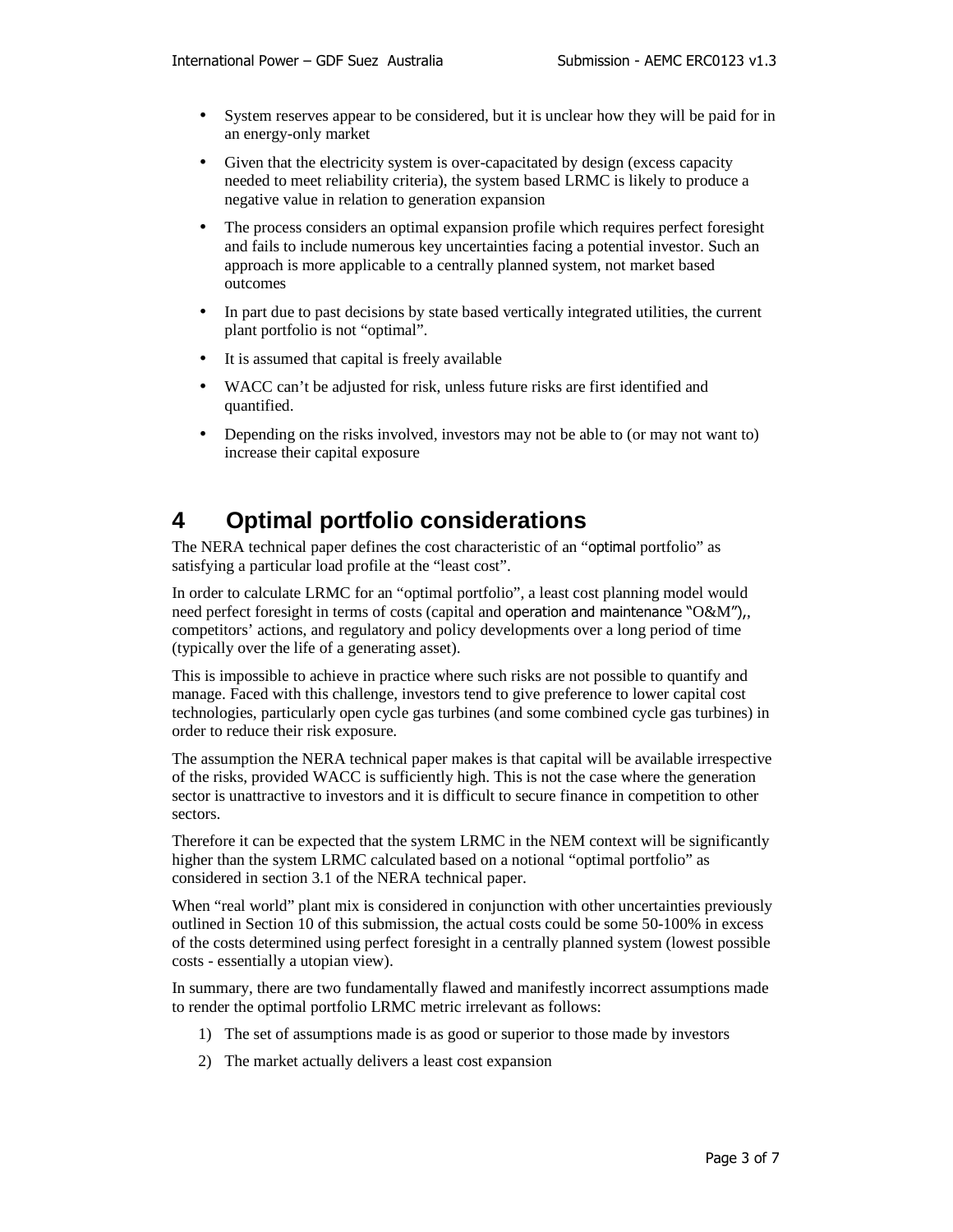#### **5 Input Assumption Sources**

As previously stated, and also covered in section 10 of this submission, there will be a range of assumptions needed as input to LRMC modelling. It is imperative that these reflect the assumptions used by real investors in the NEM.

Whilst it is relatively easy to source data from overseas institutions, these lack real cost data in the Australian context.

The NERA technical paper is silent regarding the process for developing the key assumptions. It is imperative that the AEMC develops an effective process to make the key assumptions and that these accurately reflect the "real world". This means that investors, both existing and prospective need to be extensively involved.

#### **6 Market modelling**

The essential objectives of the LRMC modelling are that

- a) it is reflective of the market outcomes and
- b) that sustainable returns for all plant are achieved.

The NERA paper contemplates using the AEMO 10POE and 50POE demand projections. Since the current energy only market doesn't explicitly reward capacity, plant required to maintain the 10POE will need to derive sufficient revenue from the energy market to achieve revenue adequacy.

This implies that the 10POE demand projection needs to be specifically modelled and included in the LRMC metric.

The NERA paper is silent on the sustainability issue and any modelling methodology needs to be developed with this specific element in mind.

Contract revenue, when available, would serve to smooth out the pool revenue stream, but ultimately for the contract market to work in a stable manner, the pool revenue needs to be sustainable. It would be erroneous to assume any specific contract premiums and contract levels since they serve to distort modelling of the pool behaviours and revenue outcomes.

#### **7 Reference data – pool outturn**

Historical pool outturn data is certain but its interpretation as being representative of the longer term is uncertain.

Typically in a given year there will be some market event outliers. The challenge is to determine what constitutes an outlier, how it contributes to the longer term outlook and most importantly how it impacts market sustainability. An added complication is that if a particular event is removed from the time series as an outlier, there is no way of determining what would be the behavioural response by participants in such a counter factual scenario.

Having "filtered out" the outliers, what is the interpretation of the resultant filtered data set? Is it representative of an average, 10POE, 50POE pool outcome?

The two to three year sample period suggested in the paper is not a suitable timeframe over which to measure the market based prices. There may-be a range of factors contributing to a particular price outcome, for example:

- Rainfall levels
- Wind generation yield (very high, very low)
- Transmission outages and congestion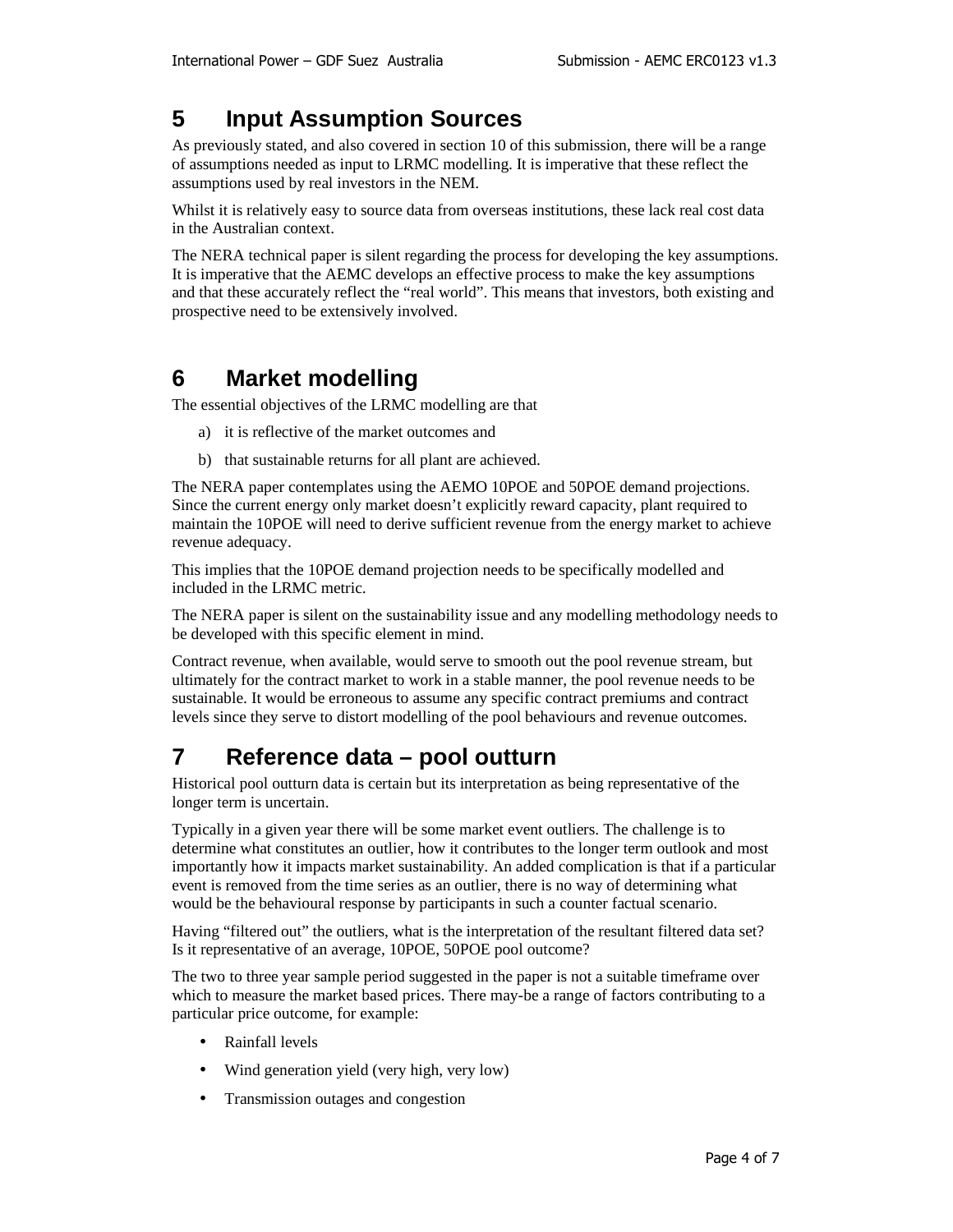- Gas supply impacts
- **Bushfires**
- Major plant failures (transmission and generation)
- Major storms
- Unusual temperature events.

Whilst each of the events would not happen in an average year, they are very typical of the longer term. Who decides the frequency and what is an outlier and how does it relate to private investors?

It is far from clear how the NERA LRMC metric copes with such events in a meaningful way.

### **8 Comparing results – statistical significance**

As articulated in the previous sections, there is large amount of uncertainty when dealing both with the input assumptions and modelling methodology used to determine the LRMC, and the interpretation of pool outcomes.

A comparison of single numbers determined by the described processes would be unhelpful, as it would fail to deal with the inherent uncertainties.

Another approach maybe to present the data as ranges, thus capturing some of the uncertainty. However an objective comparison still could not be made when there is significant difference between the data ranges.

The use of statistical techniques is advocated, with a particular focus on the "null hypothesis" test to determine the difference between the LRMC and pool outcomes

#### **9 Market design considerations**

The current energy only market (NEM) is under pressure from climate change policy regulations impacting both the supply and demand side. These are acting to both increase capacity (through the renewable energy target) and abate demand growth via energy efficiency measures.

Capacity in the NEM isn't explicitly rewarded; instead the trading model relies on periods of high prices and volatility. It may not be possible for a generator to earn adequate revenues without some extreme market events that create volatility in the market. The market design can be described as very fragile and previous work by the Reliability Panel determined that the energy only market can be sustainable; but only if "left alone".

Specifically, in the AEMC Reliability Panel Comprehensive Reliability Review Final Report dated December 2007 the panel states that *"Energy market prices must not be subject to distortion by external factors such as investments that are not undertaken in response to market price signals, but are undertaken through intervention".*

Should there be any attempt to reduce generators potential revenue by limiting prices to a medium term LRMC (or average costs), then the market must be redesigned to include explicit and long term capacity payments for all plant.

It should also be noted that capacity markets would not be effective as they would essentially mirror the energy markets (i.e. highly correlated, both high or both low at the same time).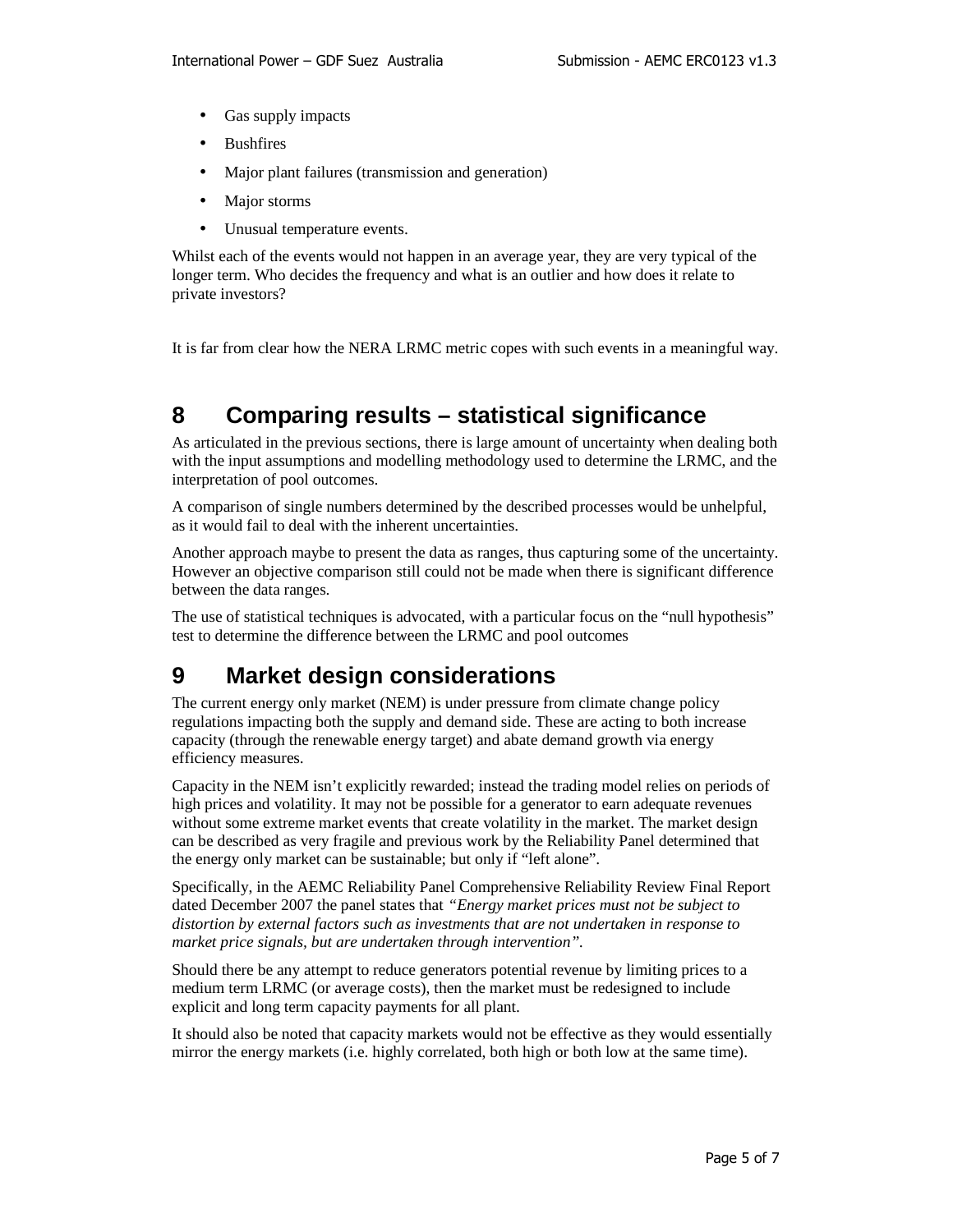#### **10 Appendix - Conventional LRMC definition for generation**

The conventional use of the LRMC term by the industry typically refers to a levelised cost of production for a particular generating technology (i.e. OCGT, CCGT, coal, etc.). In order to calculate the LRMC, a range of key parameters need to be selected and fixed for the life of the plant.

Typical variables and cost categories are as follows:

- Capital cost
- Transmission costs (connection cost, on-going costs transmission, congestion costs)
- Fuel costs (time series, contract form, uncertain)
- CO2 emission costs (time series, regulatory arrangements, uncertain)
- Operating and maintenance costs
- Capacity factor (time series, uncertain)
- Return on investment including a risk premium
- Ongoing transmission costs
- Technology risk (potential stranding of assets/shortening asset life)
- Asset life assumptions (will depend on CO2 policy, technology developments, fuel availability and fuel costs)

If these variables were held constant over an asset life, then the levelised cost of production (an average LRMC) could be calculated and expressed on \$/MWh unit basis.

In reality, many of these parameters will be uncertain, and change over time, and the return on investment criteria when applied over the entire asset life is most likely to be front loaded. In addition, generating plant cannot run at a loss for extended periods without becoming insolvent. Therefore it must earn adequate returns in the short to medium term, and not only over the life of the asset.

To achieve such an investment outcome in practice, all supply and off-take contracts would need to be in place for the life of an asset. This is possible in some regions of the world but only in the absence of a market and by using long term financing and off-take contracting (Power Purchase Agreement).

Such outcomes cannot be achieved in the Australian NEM, where assets are exposed to market and regulatory risks, and there are heightened uncertainties over climate change policies, fuel costs (LNG related prices) and cost of carbon.

The effect of these uncertainties on the LRMC for a new entrant has been examined. The tornado diagram in figure 2 summarises the results by indicating the percentage range of each key parameter above and below a reference level. It can be seen that fuel cost and capacity factor dominate the generating costs and in combination could easily account for more than a 50% increase of the LRMC.